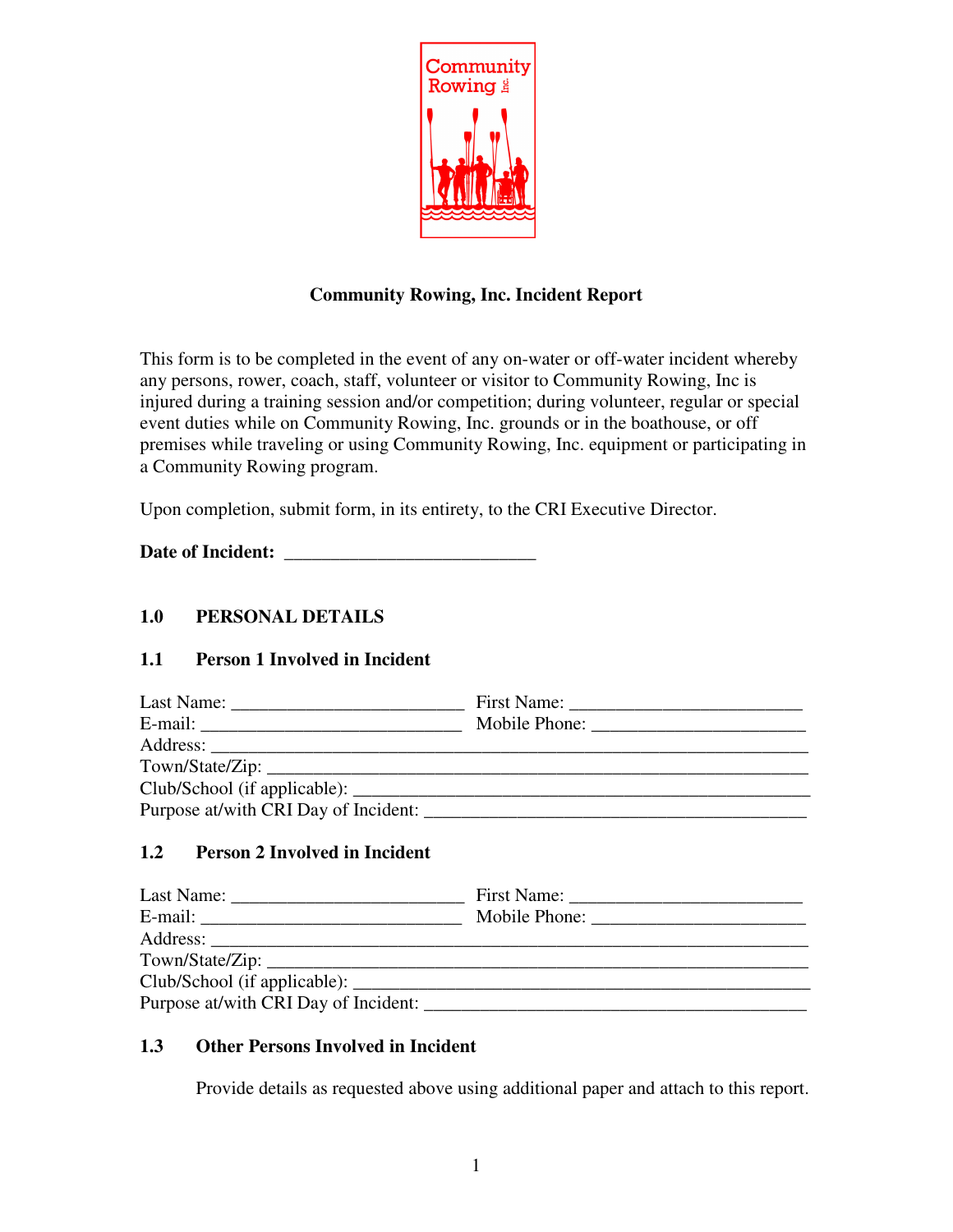### **2.0 INCIDENT PARTICULARS**

#### **2.1 Nature of Incident (check all that apply)**

- o Collision between rowing vessels
- o Collision between rowing vessel & fixed structure (i.e. bank/dock/etc.)
- o Collision between rowing vessel and powered vessel
- o Rowing vessels not obeying rules of the river
- o Powered vessel not obeying rules of the river
- o Obstructions present in rowing course
- o Other (specify details using additional paper and attach to this report)

#### **2.2 Vessel Particulars Involved**

| o Number of rowing vessels __________                              |  |
|--------------------------------------------------------------------|--|
| o Type of rowing vessels (e.g. 1x, 2x, 4+) $\frac{ }{ }$           |  |
| o Number of powered vessels involved                               |  |
| o Type of powered vessels (e.g. ferry, barge, speed boat, etc.) __ |  |
| o Other non-powered vessels (e.g. canoe/kayak) ______              |  |
| o Registration number                                              |  |
| o Vessel name                                                      |  |

o Other (specify details using additional paper and attach to this report)

#### **2.3 Incident Contributors (circle all that apply which in your opinion contributed to the incident)**

| <b>Strong Current</b>        |
|------------------------------|
| Strong Wind                  |
| <b>Equipment Failure</b>     |
| <b>Safety Lights Failure</b> |
| <b>Excessive Speed</b>       |
| Poor Judgment                |
|                              |

Other (please specify):  $\frac{1}{2}$  and  $\frac{1}{2}$  and  $\frac{1}{2}$  and  $\frac{1}{2}$  and  $\frac{1}{2}$  and  $\frac{1}{2}$  and  $\frac{1}{2}$  and  $\frac{1}{2}$  and  $\frac{1}{2}$  and  $\frac{1}{2}$  and  $\frac{1}{2}$  and  $\frac{1}{2}$  and  $\frac{1}{2}$  and  $\frac{1}{2}$  and

 $\mathcal{L}_\mathcal{L} = \mathcal{L}_\mathcal{L} = \mathcal{L}_\mathcal{L} = \mathcal{L}_\mathcal{L} = \mathcal{L}_\mathcal{L} = \mathcal{L}_\mathcal{L} = \mathcal{L}_\mathcal{L} = \mathcal{L}_\mathcal{L} = \mathcal{L}_\mathcal{L} = \mathcal{L}_\mathcal{L} = \mathcal{L}_\mathcal{L} = \mathcal{L}_\mathcal{L} = \mathcal{L}_\mathcal{L} = \mathcal{L}_\mathcal{L} = \mathcal{L}_\mathcal{L} = \mathcal{L}_\mathcal{L} = \mathcal{L}_\mathcal{L}$ 

\_\_\_\_\_\_\_\_\_\_\_\_\_\_\_\_\_\_\_\_\_\_\_\_\_\_\_\_\_\_\_\_\_\_\_\_\_\_\_\_\_\_\_\_\_\_\_\_\_\_\_\_\_\_\_\_\_\_\_\_\_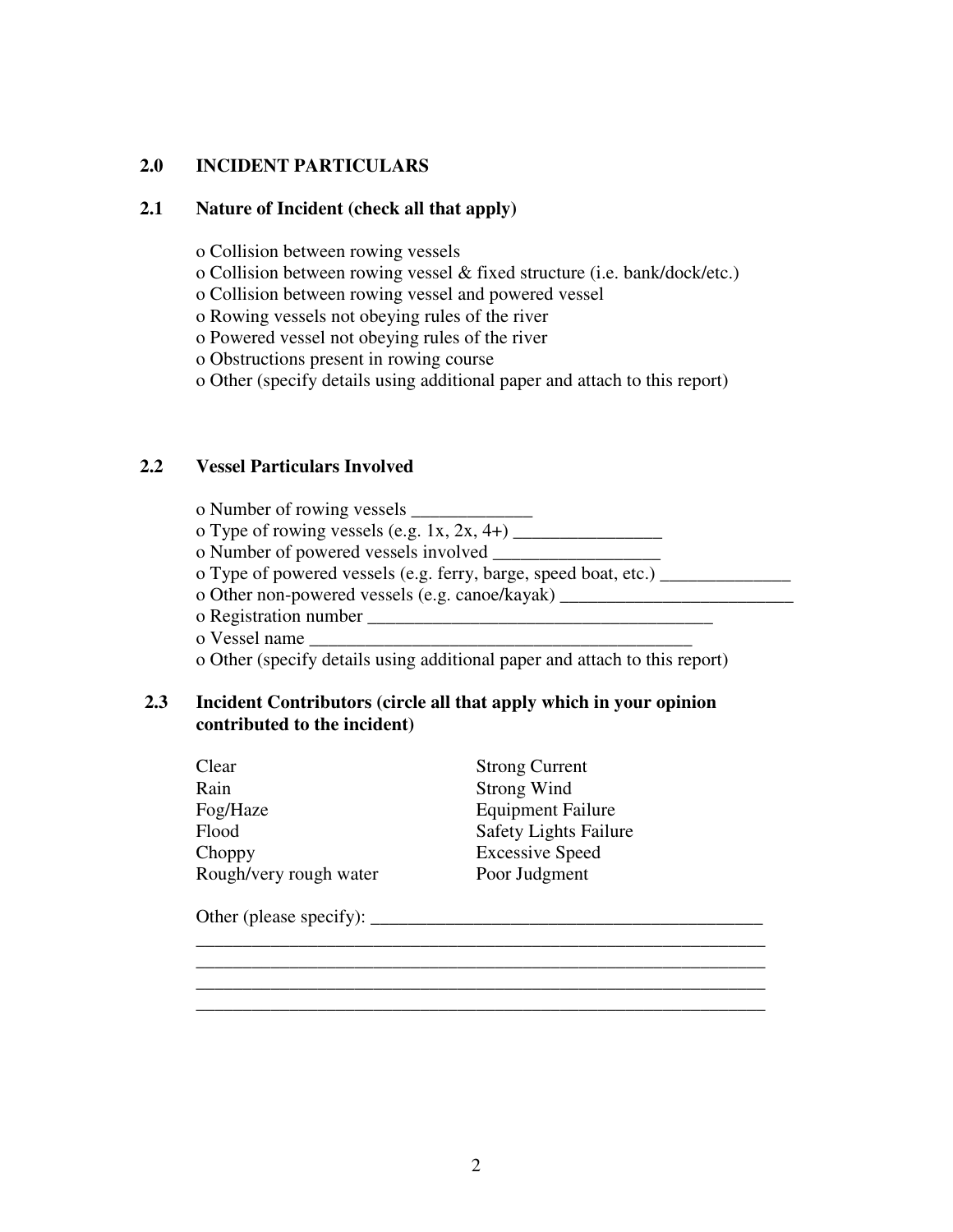#### **3.0 INJURY**

 Describe in detail any injuries and required treatment (i.e. first aid required or ambulance called) as a result of the incident. Include number of fatalities if any occurred:

#### **4.0 INCIDENT DETAILS**

**Date of Incident: \_\_\_\_\_/\_\_\_\_\_/\_\_\_\_\_** 

Use box below to describe incident.

Please describe in accurate detail and LEGIBLE print what happened. Include sequence of events, failure of equipment, inappropriate equipment, etc. to help describe the incident. Diagrams may be used. Please attach additional sheets as needed.